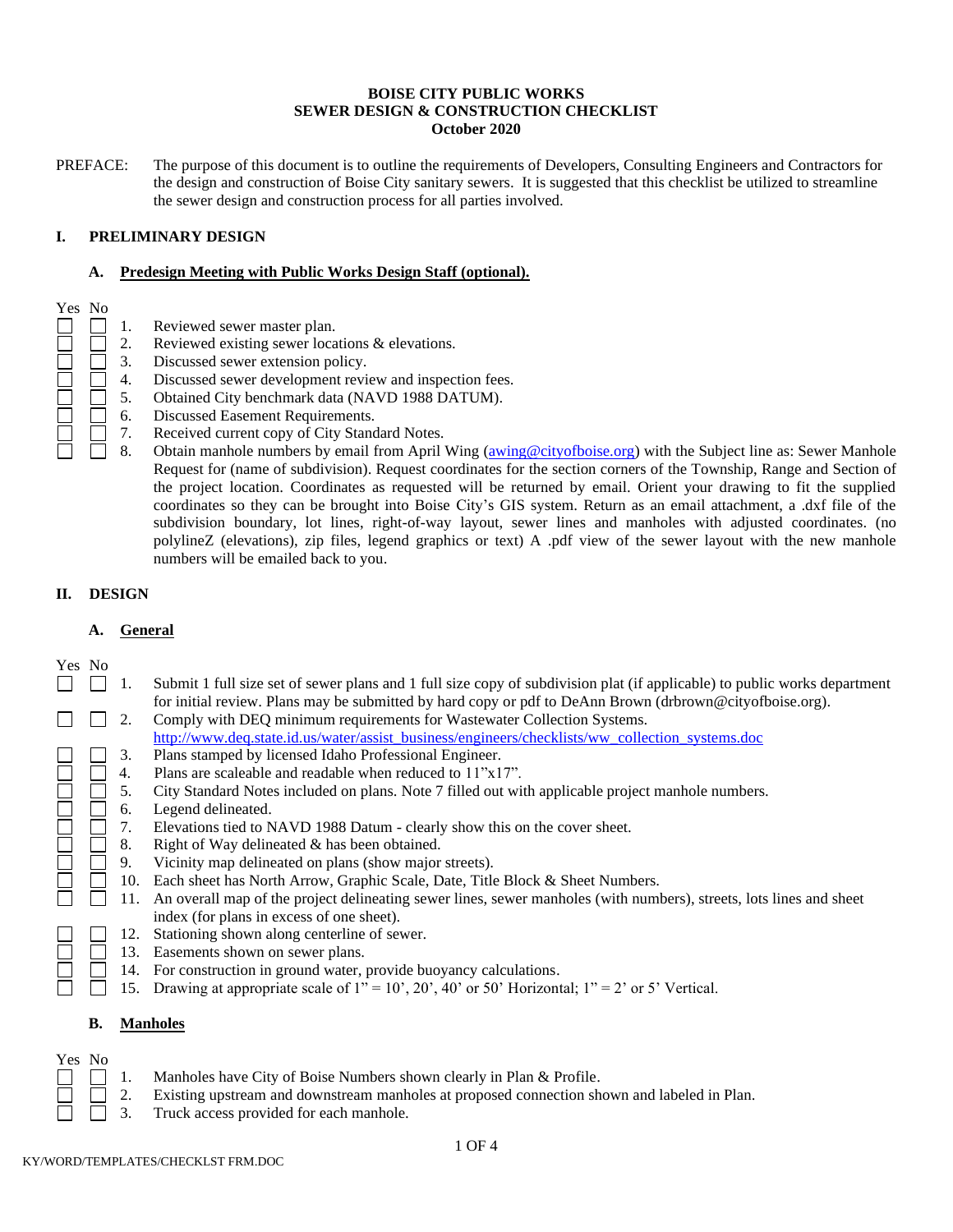- $\Box$  4. Where shared/common driveways are utilized, lots shall be served by long service lines unless the driveway is longer than 150 feet in length. If driveway is longer than 150 feet in length, a drive-through or turn-around access for manholes and sewer main shall be provided.
- 5. Manhole angles shown.
	- 6. Cleanouts required on ALL stubbed line segments that will be extended in the future.
	- 7. No cast-in-place manholes allowed without approval from public works department.
	- 8. Drop manholes are not allowed without approval from public works department.
	- 9. Invert elevations shown at all Manholes (in & out).
		- 10. For construction in ground water, Coal tar epoxy (two coats), or equivalent, required on manholes.

## **C. Sewer Mainline(s)**

- Yes No  $\Box$ 1. Match crowns of pipes with different diameter.
	- 2. Pipe length shown (center of Manhole to center of Manhole).
	- 3. Pipe grade shown in % (calculated from inside face of Manhole).
		- 4. Pipe slope in excess of 10 states standard minimum slope unless otherwise approved.
		- 5. Manhole drops match pipe slope, rounded to nearest tenth.
		- 6. Where feasible, straight grade mainline.
	- 7. Pipeline located in sewer Right of Way corridor, (5' N & E, 10' S & W) with dimension from center line of Right of Way delineated.
	- 8. Where possible 8" pipe designed with slopes to provide for 2 feet per second peak hour design flow velocities or a  $\Box$ minimum of 0.6%. Where 0.6% slopes cannot be achieved, the last upstream segment between manholes of sewer lines shall be constructed at 0.6%.
	- 9. Pipeline extended to serve adjacent properties.
	- 10. Water line quality pipe when wells or water line separation cannot meet state drinking water requirements.

## **D. Sewer Service Lines**

- Yes No
	- $\Box$ 1. Each buildable lot has a service line. Shared/common driveways 150 feet in length or less shall provide a separate and individual sewer service to each parcel/lot from outside the driveway.
		- 2. Service line horizontal location, length, size & invert elevation shown on plans.
	- 3. Service lines shown at the center of each lot.
	- 4. Service lines at 2% minimum slope.
		- 5. Service lines at minimum depth of 6½' deep at property line. With prior approval from Boise City, service line depths can be reduced to 5½' where bedrock or groundwater is encountered.
		- 6. Service lines at a 90° to mainline or connected to manholes where possible at ends of cul-de-sacs.
	- 7. Service connections shall not be closer than 6' apart.  $\perp$
	- $\Box$ 8. Where existing sewer depths, grade, and topographical features will not allow 6.5' of depth at the property line on proposed service lines, the water main shall be shown in the sewer profile with sewer service line crossings of the water main also shown in the profile.
	- $\Box$ 9. If the designer chooses to use water class quality pipe where the vertical separation between a sewer service and water main is less than 18-inches, the entire service from the main to the end of the service shall be water quality pipe.

## **E. Plan & Profile**

- 1. Existing utilities (water, sewer, power, irrigation, ect.) shown on plan & profile.
- 2. Proposed utilities (storm drains, water lines, pressure irrigation, ect.) shown on plan & profile.
- 3. Pipe sizes shown on plan and profile (sizes in accordance with master plan).
- П 4. Surface repair delineated (area & type).
	- 5. Property corner survey monuments shown on Plans.
	- 6. Existing wells shown on sewer plans.

## **C**. **If Applicable**

Yes No N/A

1. Preliminary Plat approved or recommendation to County for approval (all Plats).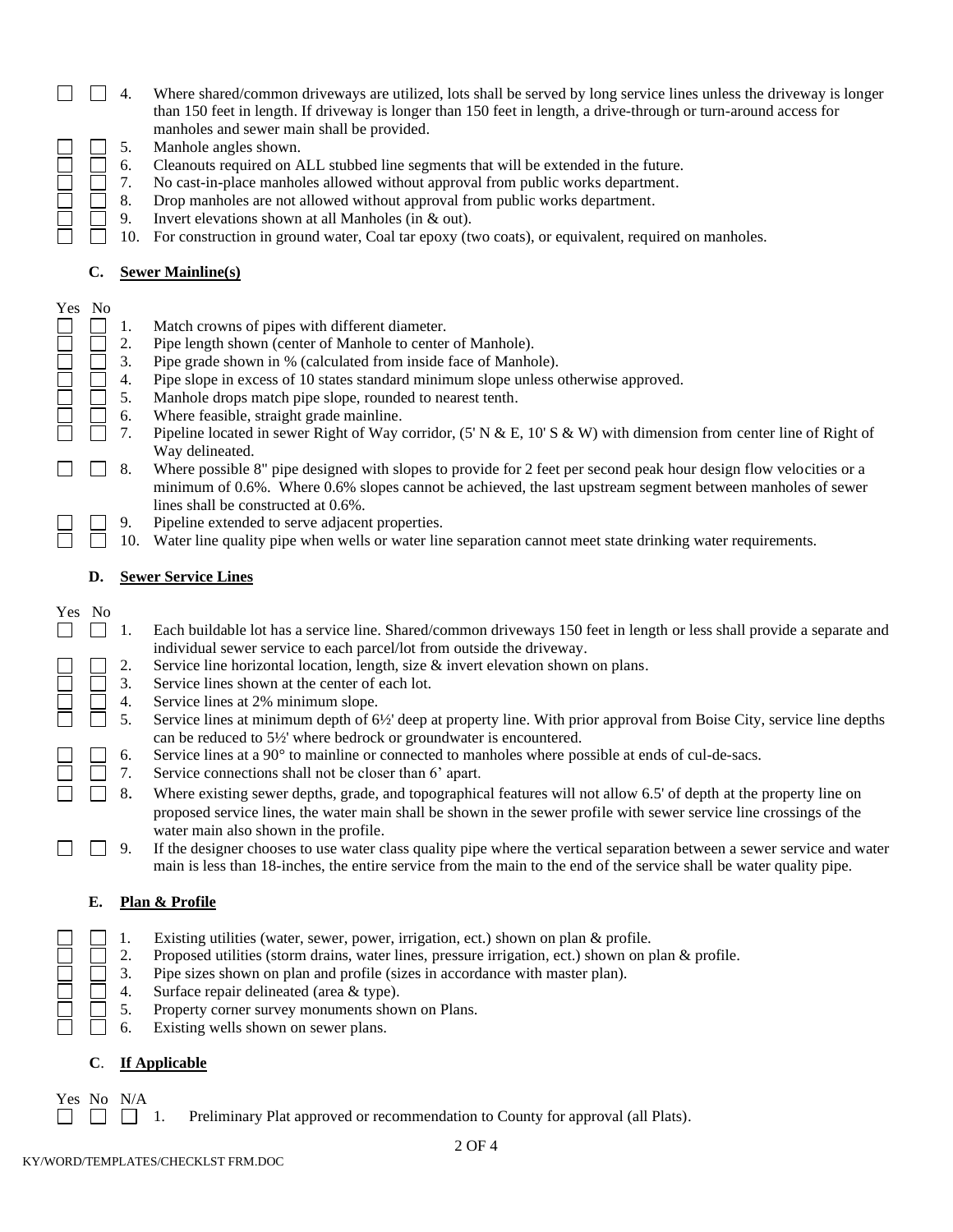| $\Box$ 2. |  |  | For hillside projects and private roads on flat land projects, grading plan approved. |  |
|-----------|--|--|---------------------------------------------------------------------------------------|--|
|           |  |  |                                                                                       |  |

- 3. Executed offsite/oversizing reimbursement agreement.
- 4. County Plats only P.D.S. confirmation of County adoption of Boise City's recommended conditions of approval.

## **III. EASEMENT ACQUISITION**

|  | Yes No N/A |                                                                                                                                                                                                                                                                |
|--|------------|----------------------------------------------------------------------------------------------------------------------------------------------------------------------------------------------------------------------------------------------------------------|
|  |            | Where public sewer main is in private roads, dedicate a blanket easement for "Boise City Sanitary Sewer" on the<br>plat for the applicable roadway lot.                                                                                                        |
|  |            | For all other easements submit a legal description and drawing of the easement for review by Boise City prior to<br>execution.                                                                                                                                 |
|  |            | The easement description shall be tied to a Public Land Survey monument or a monument recognized as a<br>controlling corner such as a street intersection, subdivision corner or other reproducible corner.                                                    |
|  |            | Use $8\frac{1}{2}$ " x 11" drawing with name of project/subdivision and "City of Boise Sanitary Sewer Easement" in the<br>title block. Drawing of easement shall include name and address of Grantor, north arrow, scale, legend, date, PLS                    |
|  |            | stamp, a basic legal description, and applicable labeling of adjacent parcel numbers and roads.<br>After Boise City review and approval, submit a fully executed original document for City Council approval and<br>subsequent recording by the City of Boise. |

## **IV. CONSTRUCTION**

### **A. Prior to Construction**

|    | Yes No N/A                          | 2.<br>3.<br>4.<br>5.<br>6.<br>7.<br>8.<br>9.<br>10. | Plans approved by Public Works Department.<br>Notice to Proceed letter sent to contractor, and returned with signature.<br>Contract, Bonds, Insurance and all related documents signed.<br>Public Works inspector notified. Contact 208-608-7549 at least 48 hours prior to construction.<br>Preconstruction meeting held with all utilities.<br>TBM's set in field and clearly flagged and visible from any direction.<br>Construction staking complete, City inspector provided with field notes, cut sheets, and Bench Mark data.<br>Property corner survey monuments which may be affected by construction are referenced (tied down) by a<br>licensed surveyor to allow for replacement after construction.<br>Install a plug or plugs at the downstream end(s) of project until after final acceptance.<br>Dig-line notified 48 hours in advance of construction (Phone No. 811). |  |
|----|-------------------------------------|-----------------------------------------------------|-----------------------------------------------------------------------------------------------------------------------------------------------------------------------------------------------------------------------------------------------------------------------------------------------------------------------------------------------------------------------------------------------------------------------------------------------------------------------------------------------------------------------------------------------------------------------------------------------------------------------------------------------------------------------------------------------------------------------------------------------------------------------------------------------------------------------------------------------------------------------------------------|--|
| В. | If Applicable Prior to Construction |                                                     |                                                                                                                                                                                                                                                                                                                                                                                                                                                                                                                                                                                                                                                                                                                                                                                                                                                                                         |  |
|    | Yes No N/A                          |                                                     |                                                                                                                                                                                                                                                                                                                                                                                                                                                                                                                                                                                                                                                                                                                                                                                                                                                                                         |  |

|            | 2.<br>3.<br>4. | Contact Boise Public Works Inspection section for copies of the approved set of plans.<br>ACHD permit acquired if necessary.<br>Signing and detour plan approved by ACHD.<br>Informational signs posted in accordance with ACHD permit requirements. |
|------------|----------------|------------------------------------------------------------------------------------------------------------------------------------------------------------------------------------------------------------------------------------------------------|
|            | 5.             | SWPPP is approved.                                                                                                                                                                                                                                   |
|            | 6.             | NOI filed.                                                                                                                                                                                                                                           |
|            | 7.             | Erosion control, Dewatering plan approved.                                                                                                                                                                                                           |
|            | 8.             | Traffic plan.                                                                                                                                                                                                                                        |
| C.         |                | <b>Prior to Paving</b>                                                                                                                                                                                                                               |
| Yes No N/A |                |                                                                                                                                                                                                                                                      |
|            |                | Lines have passed a mandrel test and are accepted by the City of Boise. (30 days after backfilling is completed<br>unless otherwise approved).                                                                                                       |
|            |                | Sewer manhole grade ring adjustments shall be such that the finish grade elevation of the ring and cover does not<br>exceed 21" inches above the top of the manhole cone.                                                                            |
|            |                |                                                                                                                                                                                                                                                      |

4. Lines have passed a final Air Test after all utilities are in.